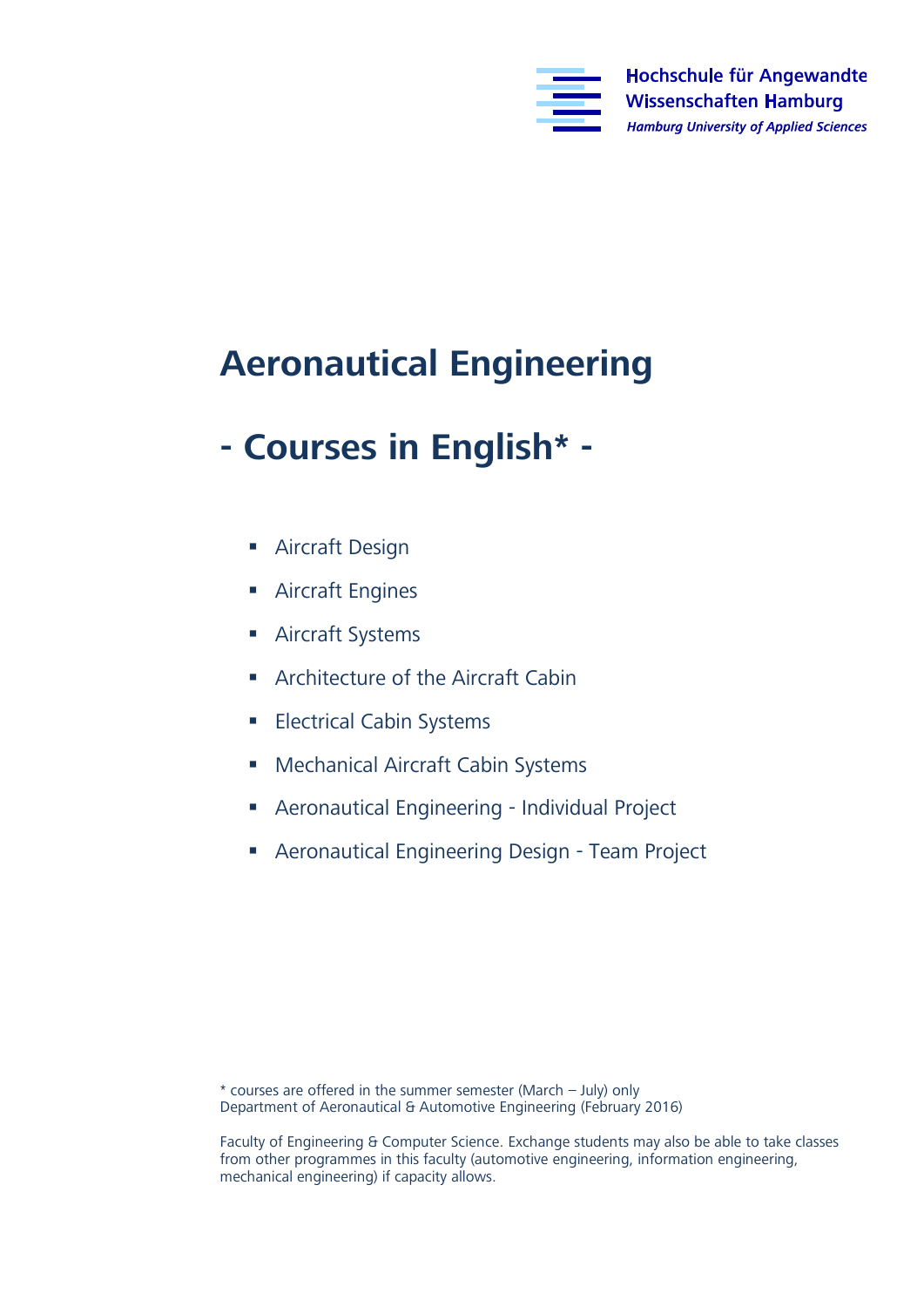| <b>Course Name: Aircraft Design</b>                                                                                                                                                                                                                                                                                                                                                                                                                                                                                                                                                                                                                                                                                                                                                                                                                                                                                                                                                                                                                                                                                                                                                                                                                                                                                                                                                                                                |                           |                                               |  |                                    |
|------------------------------------------------------------------------------------------------------------------------------------------------------------------------------------------------------------------------------------------------------------------------------------------------------------------------------------------------------------------------------------------------------------------------------------------------------------------------------------------------------------------------------------------------------------------------------------------------------------------------------------------------------------------------------------------------------------------------------------------------------------------------------------------------------------------------------------------------------------------------------------------------------------------------------------------------------------------------------------------------------------------------------------------------------------------------------------------------------------------------------------------------------------------------------------------------------------------------------------------------------------------------------------------------------------------------------------------------------------------------------------------------------------------------------------|---------------------------|-----------------------------------------------|--|------------------------------------|
| Degree programme:<br><b>Aeronautical Engineering (Bachelor)</b>                                                                                                                                                                                                                                                                                                                                                                                                                                                                                                                                                                                                                                                                                                                                                                                                                                                                                                                                                                                                                                                                                                                                                                                                                                                                                                                                                                    |                           | Responsible Lecturer: Prof. Dr. Dieter Scholz |  |                                    |
| Work load: 120 hours                                                                                                                                                                                                                                                                                                                                                                                                                                                                                                                                                                                                                                                                                                                                                                                                                                                                                                                                                                                                                                                                                                                                                                                                                                                                                                                                                                                                               | Lecture hours per week: 4 | <b>ECTS Credits: 4</b>                        |  |                                    |
| <b>Course objectives:</b><br>Students will know the technical terms of aircraft design parameters. Furthermore, they know the fundamental<br>relationship of aircraft design parameters.<br>Students will be able to design an aircraft (to the detail as covered during the lecture). In addition, they are able<br>to work on specialized areas in aircraft design without assistance, making use of the various sources of<br>information<br>Students will be able to structure design activities systematically and efficiently.                                                                                                                                                                                                                                                                                                                                                                                                                                                                                                                                                                                                                                                                                                                                                                                                                                                                                               |                           |                                               |  |                                    |
| <b>Contents:</b><br><b>Conceptual Design</b><br><b>Introduction and Fundamentals</b><br>- Fuselage Design<br>- Design Sequence<br>- Wing Design<br>- Requirements and Regulations<br>- High Lift Systems and Maximum Lift Coefficients<br>- Aircraft Configurations<br>- Empennage Design I<br>- Weight and Balance<br><b>Preliminary Sizing</b><br>- Empennage Design II<br>- Landing Gear Integration<br>- Drag Polar and Drag Prediction<br>Design Evaluation; DOC                                                                                                                                                                                                                                                                                                                                                                                                                                                                                                                                                                                                                                                                                                                                                                                                                                                                                                                                                              |                           |                                               |  |                                    |
| About didactics and work load distribution:<br>interactive lectures with exercises; 72 hours classes, 48 hours personal study                                                                                                                                                                                                                                                                                                                                                                                                                                                                                                                                                                                                                                                                                                                                                                                                                                                                                                                                                                                                                                                                                                                                                                                                                                                                                                      |                           |                                               |  |                                    |
| <b>Requirements for participation:</b><br>Recommended: Knowledge of aerodynamics, flight mechanics; Completion of courses containing<br>statics and deformable bodies                                                                                                                                                                                                                                                                                                                                                                                                                                                                                                                                                                                                                                                                                                                                                                                                                                                                                                                                                                                                                                                                                                                                                                                                                                                              |                           |                                               |  | <b>Module language:</b><br>English |
| Type of exam:<br>Written examination; term paper                                                                                                                                                                                                                                                                                                                                                                                                                                                                                                                                                                                                                                                                                                                                                                                                                                                                                                                                                                                                                                                                                                                                                                                                                                                                                                                                                                                   |                           |                                               |  |                                    |
| <b>Requirements for credit point allocation:</b><br>Active participation in group work and lectures and lab                                                                                                                                                                                                                                                                                                                                                                                                                                                                                                                                                                                                                                                                                                                                                                                                                                                                                                                                                                                                                                                                                                                                                                                                                                                                                                                        |                           |                                               |  |                                    |
| Literature:<br>Torenbeek, E.: Synthesis of subsonic airplane design. Dordrecht: Kluwer 1990.<br>Jenkinson, L.R., Simpkin, P., Rhodes, D.: Civil Jet Aircraft Design. London : Arnold 1996.<br>Fielding, J. P.: Introduction to Aircraft Design. Cambridge University Press, 1999.<br>Nicolai, L. M.: Fundamentals of Aircraft Design. Xenia, Ohio: METS 1975.<br>Pazmany, Ladislao: Light Airplane Design. San Diego, CA: Pazmany 1963.<br>Roskam, J.: Airplane Design, Bd. 1-8. Ottawa, Kan.: Roskam Aviation and Engineering Corp., 1989-1997.<br>Loftin, L.K.: Subsonic Aircraft: Evolution and the Matching of Size to Performance. NASA Reference Publication 1060, 1980.<br>Raymer, D.P.: Aircraft Design: A Conceptual Approach. \$. Aufl., Washington: American Institue of Aeronautics and Astronautics, 2006.<br>Hiscocks, R.D.: Design of Light Aircraft. Vancouver: Hiscocks, 1995.<br>Whitford, R.: Fundamentals of Fighter Design. Ramsbury: Crowood Press 2004.<br>Schaufele, R.D.: The Elements of Aircraft Preliminary Design. Sta. Ana: Aries 2000.<br>Müller, Friedrich: Flugzeugentwurf: Entwurfssystematik, Aerodynamik, Flugmechanik und Auslegungsparameter für kleinere Flugzeuge.<br>Fürstenfeldbruck, Thomas 2003.<br>Howe, D.: Aircraft Conceptual Design Synthesis. London: Professional Engineering Publ. 2000.<br>Corke, Thomas C.: Design of Aircraft. Upper Saddle River, NJ: Prentice Hall, 2003. |                           |                                               |  |                                    |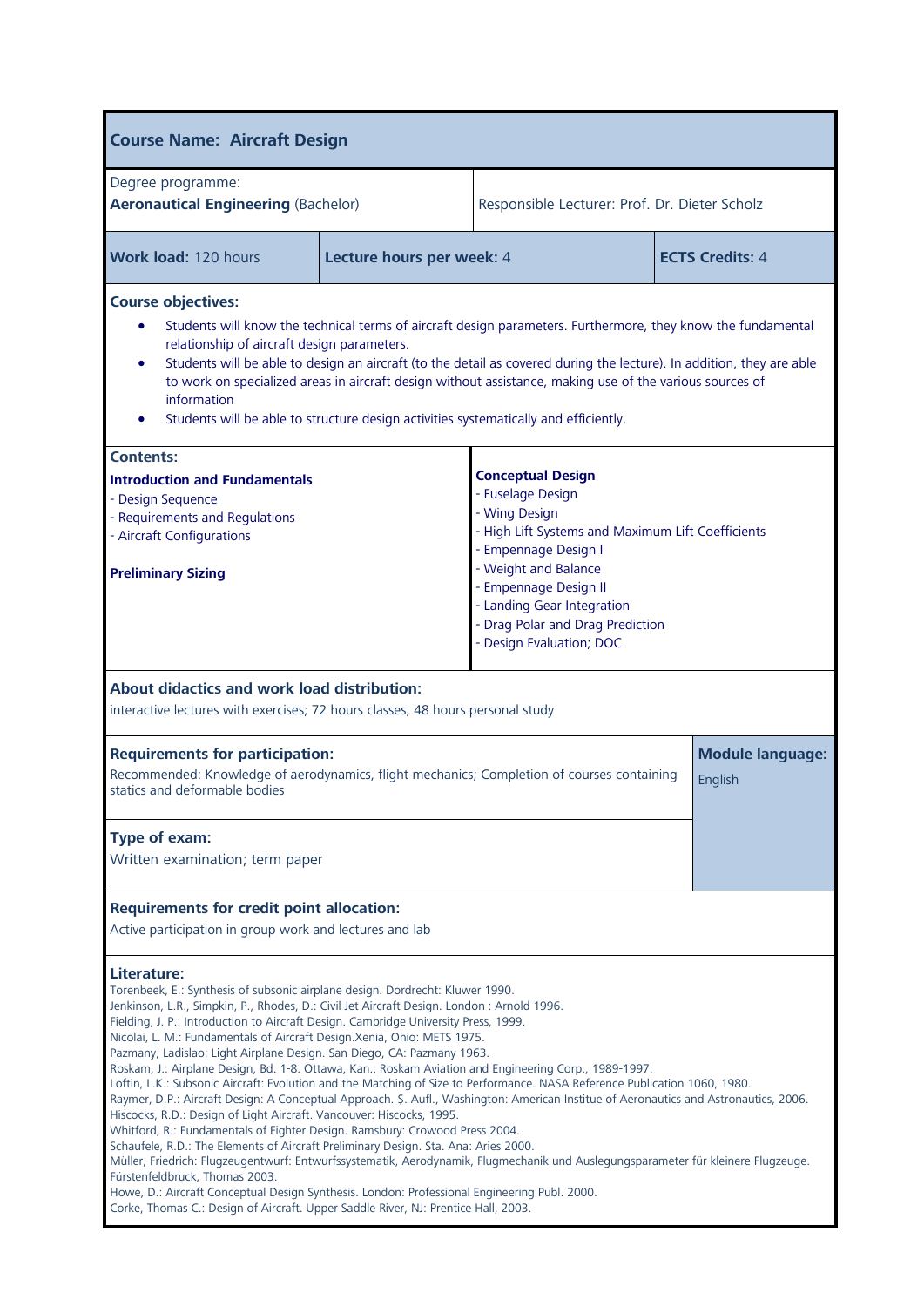| <b>Course Name: Aircraft Engines</b>                                                                                                                                                                                                                                                                                                                                                                                                                                                                                                                                                                                                               |                           |                                                                                                                                                                                                                                                                                                                                                                                                                      |  |                                    |
|----------------------------------------------------------------------------------------------------------------------------------------------------------------------------------------------------------------------------------------------------------------------------------------------------------------------------------------------------------------------------------------------------------------------------------------------------------------------------------------------------------------------------------------------------------------------------------------------------------------------------------------------------|---------------------------|----------------------------------------------------------------------------------------------------------------------------------------------------------------------------------------------------------------------------------------------------------------------------------------------------------------------------------------------------------------------------------------------------------------------|--|------------------------------------|
| Degree programme:<br><b>Aircraft Construction (Bachelor)</b>                                                                                                                                                                                                                                                                                                                                                                                                                                                                                                                                                                                       |                           | Responsible Lecturer: Prof. Dr. Dragan Kožulović                                                                                                                                                                                                                                                                                                                                                                     |  |                                    |
| Work load:150 hours                                                                                                                                                                                                                                                                                                                                                                                                                                                                                                                                                                                                                                | Lecture hours per week: 4 | <b>ECTS Credits: 5</b>                                                                                                                                                                                                                                                                                                                                                                                               |  |                                    |
| <b>Course objectives:</b><br>The students:<br>know the principal functions of aircraft engines and corresponding components<br>$\bullet$<br>are able to assess the performance of aircraft engines by characteristic parameters<br>$\bullet$<br>are able to conduct basic calculations and dimensioning of aircraft engine components<br>$\bullet$<br>are able to interpret and to apply the aerodynamic relations for work conversion in aircraft engines<br>$\bullet$                                                                                                                                                                            |                           |                                                                                                                                                                                                                                                                                                                                                                                                                      |  |                                    |
| <b>Contents:</b><br><b>Introduction:</b> Heat engine as aircraft propulsion system<br>$\bullet$<br>Classification: Criteria, turbojet, turbofan, turboprop<br>$\bullet$<br><b>Characteristics:</b> Thrust, efficiency, specific fuel consumption, flight range<br>$\bullet$<br>Thermodynamic Cycles: Ideal and real cycles of gas turbines<br>$\bullet$<br>Aircraft engine components: Construction and mode of operation<br>$\bullet$<br>Non-rotating components: Subsonic and supersonic inlets, combustion chamber, nozzle<br>$\bullet$<br>Rotating components: Compressor and turbine, Euler work, efficiency, velocity triangles<br>$\bullet$ |                           |                                                                                                                                                                                                                                                                                                                                                                                                                      |  |                                    |
| About didactics and work load distribution:<br>Seminar form, blackboard, digital presentation. 72 hours classes, 78 hours independent study                                                                                                                                                                                                                                                                                                                                                                                                                                                                                                        |                           |                                                                                                                                                                                                                                                                                                                                                                                                                      |  |                                    |
| <b>Requirements for participation:</b><br>Basics in aero-thermodynamics                                                                                                                                                                                                                                                                                                                                                                                                                                                                                                                                                                            |                           |                                                                                                                                                                                                                                                                                                                                                                                                                      |  | <b>Course language:</b><br>English |
| Type of exam:<br>Written exam                                                                                                                                                                                                                                                                                                                                                                                                                                                                                                                                                                                                                      |                           |                                                                                                                                                                                                                                                                                                                                                                                                                      |  |                                    |
| <b>Requirements for credit point allocation:</b><br>None                                                                                                                                                                                                                                                                                                                                                                                                                                                                                                                                                                                           |                           |                                                                                                                                                                                                                                                                                                                                                                                                                      |  |                                    |
| Literature:<br>٠<br>1992<br>1965.<br>Cumpsty, N. A.: "Compressor Aerodynamics", Krieger, Malabar, Florida, 2004                                                                                                                                                                                                                                                                                                                                                                                                                                                                                                                                    |                           | Kerrebrock, J. L.: "Aircraft Engines and Gas Turbines", 2 <sup>nd</sup> Edition, The MIT Press, Cambridge, Massachusetts, USA, 1992<br>Hill, P. G.; Peterson, C. R.: "Mechanics and Thermodynamics of Propulsion", 2 <sup>nd</sup> edition, Addison-Wesley, Reading, Massachusetts,<br>Johnsen, I. A.; Bullock, R. O.: "Aerodynamic design of axial-flow compressors — revised", technical report, NASA SP-36, NASA, |  |                                    |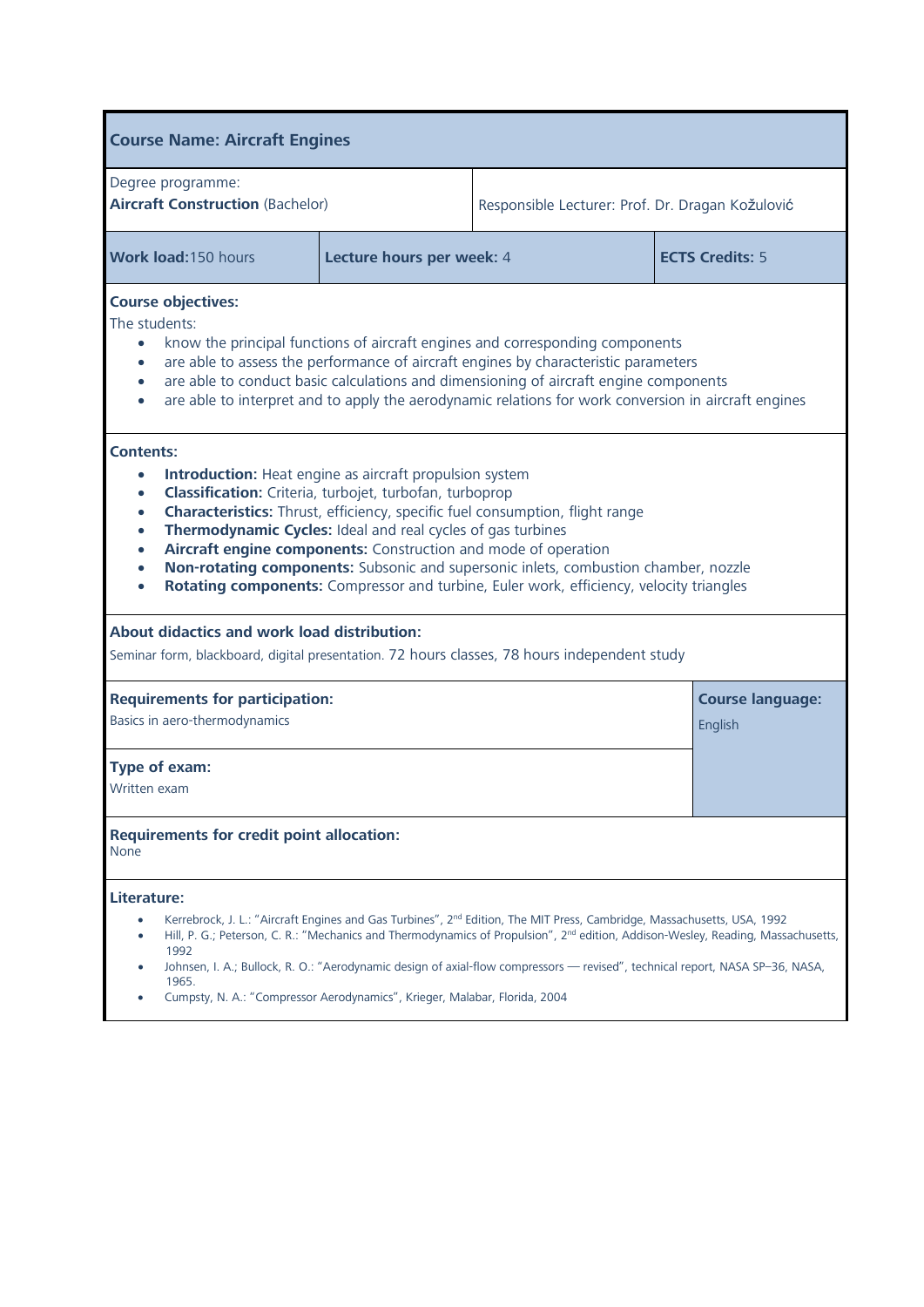| <b>Course Name: Aircraft Systems</b>                                                                                                                                                                                                                                                                                                                                                                                                                                                    |                           |                                                                                                                                                                                                                                                                                     |                                    |  |
|-----------------------------------------------------------------------------------------------------------------------------------------------------------------------------------------------------------------------------------------------------------------------------------------------------------------------------------------------------------------------------------------------------------------------------------------------------------------------------------------|---------------------------|-------------------------------------------------------------------------------------------------------------------------------------------------------------------------------------------------------------------------------------------------------------------------------------|------------------------------------|--|
| Degree programme:<br><b>Aeronautical Engineering (Bachelor)</b>                                                                                                                                                                                                                                                                                                                                                                                                                         |                           | Responsible Lecturer: Prof. Dr. Dieter Scholz                                                                                                                                                                                                                                       |                                    |  |
| Work load: 120 hrs                                                                                                                                                                                                                                                                                                                                                                                                                                                                      | Lecture hours per week: 4 | <b>ECTS Credits: 4</b>                                                                                                                                                                                                                                                              |                                    |  |
| <b>Course objectives:</b><br>Students will know:<br>the technical German and English terms related to aircraft systems,<br>$\bullet$<br>the working principles of aircraft systems,<br>$\bullet$<br>the function of aircraft systems of selected aircraft,<br>$\bullet$<br>the dependencies among different aircraft systems.<br>$\bullet$                                                                                                                                              |                           |                                                                                                                                                                                                                                                                                     |                                    |  |
| <b>Contents:</b><br>Introduction<br>1.<br>Description of aircraft system principles<br>2.<br>3. Description of aircraft system functions of selected aircraft (currently: Airbus A321)<br>The contents numbered 2 and 3 account for:<br>air conditioning<br>auto flight<br>$\bullet$<br>communications<br>$\bullet$<br>electrical power<br>$\bullet$<br>equipment / furnishings<br>$\bullet$<br>fire protection<br>$\bullet$<br>flight controls<br>$\bullet$<br>fuel<br>hydraulic power |                           | ice & rain protection<br>indicating / recording systems<br>landing gear<br>lights<br>navigation<br>oxygen<br>pneumatic<br>water / waste<br>cabin systems<br>central maintenance system (CMS)<br>information systems<br>airborne auxiliary power<br>cargo and accessory compartments |                                    |  |
| About didactics and work load distribution:<br>lectures in class, evening lectures with experts, aircraft systems simulator training                                                                                                                                                                                                                                                                                                                                                    |                           |                                                                                                                                                                                                                                                                                     |                                    |  |
| <b>Requirements for participation:</b>                                                                                                                                                                                                                                                                                                                                                                                                                                                  |                           |                                                                                                                                                                                                                                                                                     | <b>Course language:</b><br>English |  |
| Type of exam:<br>written, closed books                                                                                                                                                                                                                                                                                                                                                                                                                                                  |                           |                                                                                                                                                                                                                                                                                     |                                    |  |
| <b>Requirements for credit point allocation:</b><br>Successfully pass the examination, course participation                                                                                                                                                                                                                                                                                                                                                                             |                           |                                                                                                                                                                                                                                                                                     |                                    |  |
| Literature:<br>Lecture notes on http://fs.ProfScholz.de<br>New York: McGraw-Hill, 2003                                                                                                                                                                                                                                                                                                                                                                                                  |                           | and SCHOLZ, Dieter: Aircraft Systems. In: DAVIES, Mark: The Standard Handbook for Aeronautical and Astronautical Engineers.                                                                                                                                                         |                                    |  |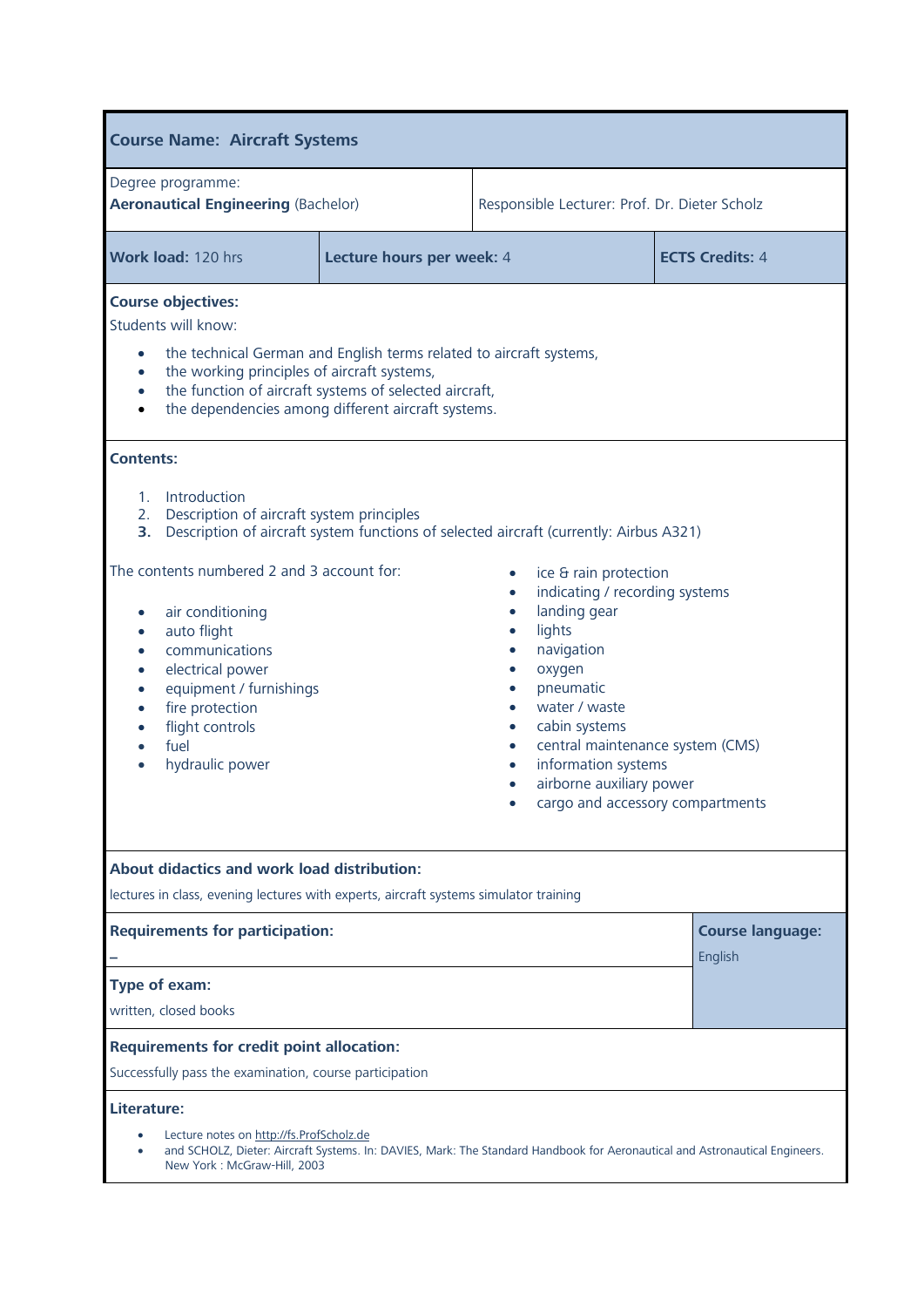| <b>Course Name: Architecture of the Aircraft Cabin</b>                                                                                                                                                                                                                                                                                                                                                                                                                                                                                                                                                                                                                                                                                                                                                                                                                                                                                                                                                                                                                                                              |                           |                                                                                                                                        |  |  |
|---------------------------------------------------------------------------------------------------------------------------------------------------------------------------------------------------------------------------------------------------------------------------------------------------------------------------------------------------------------------------------------------------------------------------------------------------------------------------------------------------------------------------------------------------------------------------------------------------------------------------------------------------------------------------------------------------------------------------------------------------------------------------------------------------------------------------------------------------------------------------------------------------------------------------------------------------------------------------------------------------------------------------------------------------------------------------------------------------------------------|---------------------------|----------------------------------------------------------------------------------------------------------------------------------------|--|--|
| Degree programme:<br><b>Aeronautical Engineering (Bachelor)</b>                                                                                                                                                                                                                                                                                                                                                                                                                                                                                                                                                                                                                                                                                                                                                                                                                                                                                                                                                                                                                                                     |                           | Responsible Lecturer: Prof. Dr. Gordon Konieczny                                                                                       |  |  |
| Work load: 150 hours                                                                                                                                                                                                                                                                                                                                                                                                                                                                                                                                                                                                                                                                                                                                                                                                                                                                                                                                                                                                                                                                                                | Lecture hours per week: 4 | <b>ECTS Credits: 5</b>                                                                                                                 |  |  |
| <b>Course objectives:</b><br>Students will be taught the fundamental requirements for the design and the operations of an aircraft cabin from the<br>perspectives of different groups, e.g. passengers, carriers, regulatory authorities. They will learn about the basic criteria for<br>the construction of an aircraft cabin and its interdependencies. In addition, they will be able to evaluate current develop-<br>ments and projects in the area of aircraft cabins and cabin systems.                                                                                                                                                                                                                                                                                                                                                                                                                                                                                                                                                                                                                      |                           |                                                                                                                                        |  |  |
| <b>Contents:</b><br>8. Cabin Monuments and components<br>1. Introduction to cabin architecture<br>(Description of standard cabin components, detailed<br>2. Cabin configurations (Technical design parameters<br>examination of seating, galley, toilets)<br>of the aircraft cabin)<br>9. Cabin systems - overview of mechanical and<br>3. Human Factors (Anthropometry, Cabin operations,<br>electrical systems as part of the cabin architecture,<br>physiological and psychological aspects)<br>including basic aspects of cabin acoustics<br>4. Certification of aircraft cabins (Introduction and<br>10. Cargo systems<br>procedures for basic certification parameters)<br>11. Cabin Flexibility and Reconfiguration<br>5. Airbus site visit - Innovative Cabins<br>12. Materials and Material tests<br>6. Trends in aircraft cabins<br>13. Configuration Management and Module definition<br>7. Overview of functional cabin architecture<br>14. Supplier Strategies and Use of Intellectual Property<br>(Requirements Based Engineering (RBE), Functional<br>Integration, Development Processes (V-Process) |                           |                                                                                                                                        |  |  |
| About didactics and work load distribution:<br>interactive lectures with exercises; 72 hours classes, 78 hours personal study                                                                                                                                                                                                                                                                                                                                                                                                                                                                                                                                                                                                                                                                                                                                                                                                                                                                                                                                                                                       |                           |                                                                                                                                        |  |  |
| <b>Requirements for participation:</b>                                                                                                                                                                                                                                                                                                                                                                                                                                                                                                                                                                                                                                                                                                                                                                                                                                                                                                                                                                                                                                                                              |                           | <b>Course language:</b><br>English                                                                                                     |  |  |
| Type of exam:<br>Written examination, paper                                                                                                                                                                                                                                                                                                                                                                                                                                                                                                                                                                                                                                                                                                                                                                                                                                                                                                                                                                                                                                                                         |                           |                                                                                                                                        |  |  |
| <b>Requirements for credit point allocation:</b><br>Active participation in group work and lessons                                                                                                                                                                                                                                                                                                                                                                                                                                                                                                                                                                                                                                                                                                                                                                                                                                                                                                                                                                                                                  |                           |                                                                                                                                        |  |  |
| Literature:<br>- Torenbeek, E.: Synthesis of Subsonic Airplane Design.<br>- Woodson, Wesley et al.: Human Factors Design Handbook.<br>Engmann, K. et al.: Technologie des Flugzeugs, Würzburg, Vogel Buchverlag, 4. Auflage 2008.<br>- Schulze, E. et. al.: Flugmedizin, Berlin, transpress Verlag, 1. Auflage 1990.<br>Daab, Ralf: Aircraft Interiors, Köln, fusion publishing GmbH, 1. Auflage 2005.<br>Bor, Robert: Passenger Behavior, Hants, Ashgate Publishing House, 1. Auflage 2005.                                                                                                                                                                                                                                                                                                                                                                                                                                                                                                                                                                                                                        |                           | - Tilley, Alvin R. : The Measure of Man and Woman, Henry Dreyfuss Associates, John Wiley & Sons, Inc. New York, revised edition, 2002. |  |  |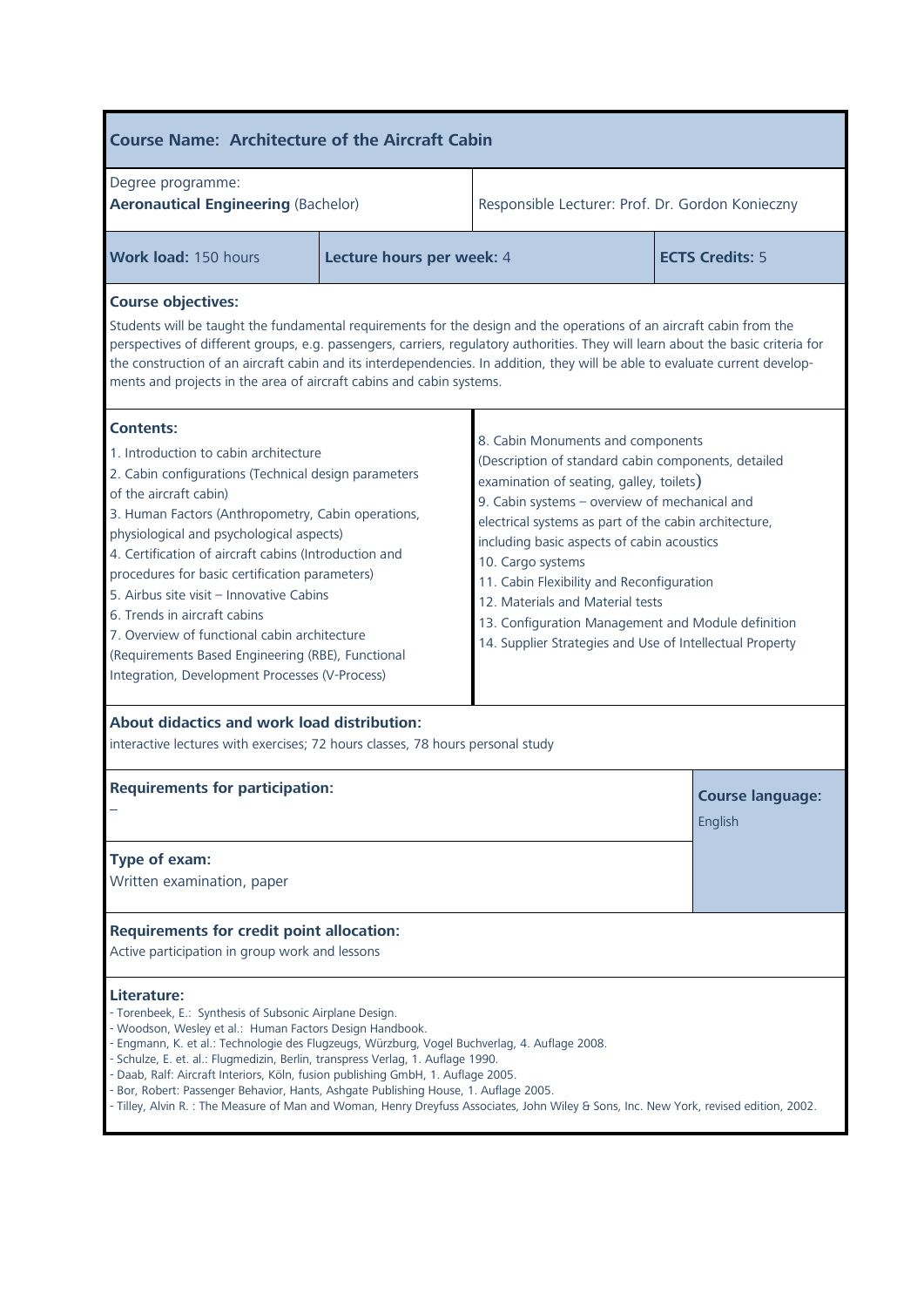| <b>Course Name: Electrical Cabin Systems</b>                                                                                                                                                                                                                                                                                                                                         |                               |                                                                                                                                                                                                                                                                                                                                                                                              |                                    |  |
|--------------------------------------------------------------------------------------------------------------------------------------------------------------------------------------------------------------------------------------------------------------------------------------------------------------------------------------------------------------------------------------|-------------------------------|----------------------------------------------------------------------------------------------------------------------------------------------------------------------------------------------------------------------------------------------------------------------------------------------------------------------------------------------------------------------------------------------|------------------------------------|--|
| Degree programme:<br><b>Aeronautical Engineering (Bachelor)</b>                                                                                                                                                                                                                                                                                                                      |                               | Responsible Lecturer: Prof. Dr. Mark Wiegmann                                                                                                                                                                                                                                                                                                                                                |                                    |  |
| Work load: 180 hours                                                                                                                                                                                                                                                                                                                                                                 | Lecture hours per week: 6     | <b>ECTS Credits: 6</b>                                                                                                                                                                                                                                                                                                                                                                       |                                    |  |
| <b>Course objectives:</b>                                                                                                                                                                                                                                                                                                                                                            |                               |                                                                                                                                                                                                                                                                                                                                                                                              |                                    |  |
| The students                                                                                                                                                                                                                                                                                                                                                                         |                               |                                                                                                                                                                                                                                                                                                                                                                                              |                                    |  |
| . know about the composition of <i>Embedded Systems</i> and are aware of specific features of systems of high<br>availability for safety critical applications and its operations. Furthermore, they can differentiate these from<br>commercial computers (e.g. PCs, Smartphones).                                                                                                   |                               |                                                                                                                                                                                                                                                                                                                                                                                              |                                    |  |
| • know the practice of designing complex mechatronic systems being employed in large commercial airliners<br>and know about the roles and responsibilities of involved actors. Based on this they can derive the extra efforts<br>in designing and manufacturing certifiable airborne systems compared to commercial systems.                                                        |                               |                                                                                                                                                                                                                                                                                                                                                                                              |                                    |  |
| • are able to extract and understand relevant content from the original official specifications and standards.                                                                                                                                                                                                                                                                       |                               |                                                                                                                                                                                                                                                                                                                                                                                              |                                    |  |
| • are able to sketch and explain the composition, the functioning and the existing boundary conditions for<br>integration of avionic systems, especially for those to be employed in aircraft cabins.                                                                                                                                                                                |                               |                                                                                                                                                                                                                                                                                                                                                                                              |                                    |  |
| • have the ability to work as an aircraft architect, integrator or systems engineer by being able to take into<br>account the characteristics of electronic and software-defined aircraft systems while being aware of the<br>necessary efforts for the design and manufacturing of certifiable airborne electronic systems.                                                         |                               |                                                                                                                                                                                                                                                                                                                                                                                              |                                    |  |
| busses<br>$\bullet$<br>$\bullet$<br>Mobile Phones and WLAN<br>About didactics and work load distribution:                                                                                                                                                                                                                                                                            |                               | Avionic design & development processes: fundamentals systems design, aeronautic certification<br>Aircraft systems - Avionics & Cabin electronics: Classic and Integrated Modular Avionics,<br>Redundancy and Availability, "Commercial / Modified Off-The-Shelf", Cabin Management Systems<br>Wireless Communications with and inside the aircraft: Satellite Communications, Integration of |                                    |  |
| interactive lectures with exercises; 108 hours classes, 72 hours personal study                                                                                                                                                                                                                                                                                                      |                               |                                                                                                                                                                                                                                                                                                                                                                                              |                                    |  |
| <b>Requirements for participation:</b><br>Basic university-level courses electrics or electronics                                                                                                                                                                                                                                                                                    |                               |                                                                                                                                                                                                                                                                                                                                                                                              | <b>Course language:</b><br>English |  |
| Type of exam:                                                                                                                                                                                                                                                                                                                                                                        | Oral examination (30 minutes) |                                                                                                                                                                                                                                                                                                                                                                                              |                                    |  |
| <b>Requirements for credit point allocation:</b><br>Active participation in group work and lessons                                                                                                                                                                                                                                                                                   |                               |                                                                                                                                                                                                                                                                                                                                                                                              |                                    |  |
| Literature:<br>CS-25, Amendment 14, 2013<br>RTCA: DO-254 Design Assurance Guidance for Airborne Electronic Hardware, 2000<br>SAE: ARP 4754A: Guidelines for Development of Civil Aircraft and Systems, 2010<br>Tanenbaum, Wetherall: Computer Networks, Prentice Hall International; Ed. 5., 2013.<br>Moir, Seabridge, Jukes: Civil avionics systems, John Wiley & Sons; Ed. 2, 2013 |                               | EASA: European Aviation Safety Agency Certification Specifications and Acceptable Means of Compliance for Large Aeroplanes<br>RTCA: DO-178C Software Considerations in Airborne Systems and Equipment Certification, 2011                                                                                                                                                                    |                                    |  |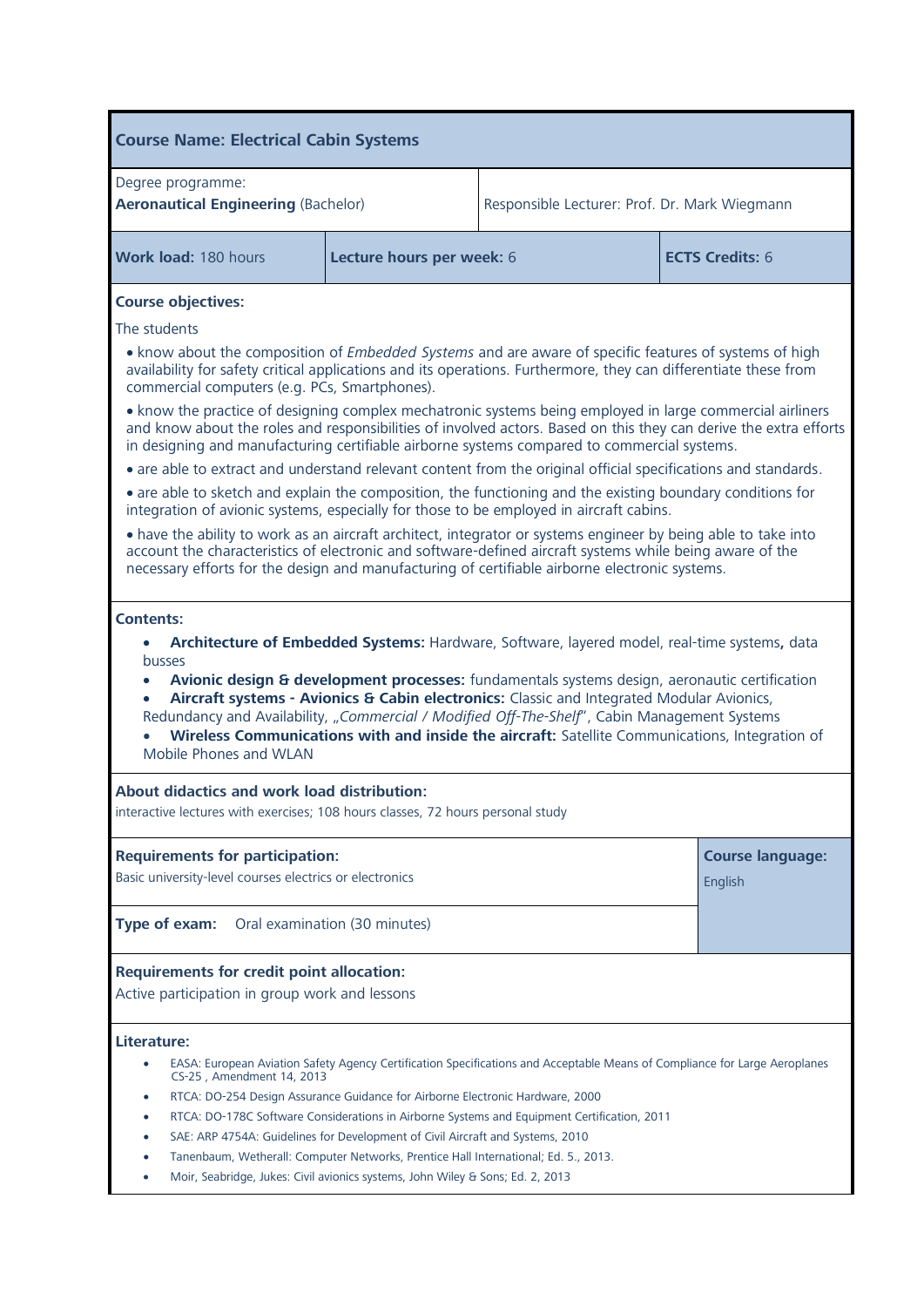| <b>Course Name: Mechanical Aircraft Cabin Systems</b>                                                                                                                                                                                                                                                                                                                                                                                                                                                                             |                           |                                                 |                                    |  |
|-----------------------------------------------------------------------------------------------------------------------------------------------------------------------------------------------------------------------------------------------------------------------------------------------------------------------------------------------------------------------------------------------------------------------------------------------------------------------------------------------------------------------------------|---------------------------|-------------------------------------------------|------------------------------------|--|
| Degree programme:<br><b>Aeronautical Engineering (Bachelor)</b>                                                                                                                                                                                                                                                                                                                                                                                                                                                                   |                           | Responsible Lecturer: Prof. Dr. Wolfgang Gleine |                                    |  |
| <b>Work load: 180 hours</b>                                                                                                                                                                                                                                                                                                                                                                                                                                                                                                       | Lecture hours per week: 6 | <b>ECTS Credits: 6</b>                          |                                    |  |
| <b>Course objectives:</b><br>Students are taught the technical fundamentals and functions of individual fluid mechanical aircraft cabin systems and<br>their interdependencies with other systems and with features of the whole aircraft. They will learn about main parameters<br>required for system operation and system integration into an aircraft. Dependencies between system design/installation<br>and cabin operation and cabin comfort properties (e.g. cabin acoustics, cabin ventilation) are explained in detail. |                           |                                                 |                                    |  |
| <b>Contents:</b><br>Air conditioning<br>$\bullet$<br>Cooling systems<br>$\bullet$<br>Water / Waste Water Systems<br>ò<br>Oxygen Systems<br>ò                                                                                                                                                                                                                                                                                                                                                                                      |                           |                                                 |                                    |  |
| <b>About didactics and work load distribution:</b><br>interactive lectures with exercises; 108 hours classes, 72 hours personal study                                                                                                                                                                                                                                                                                                                                                                                             |                           |                                                 |                                    |  |
| <b>Requirements for participation:</b><br>Recommended: Knowledge of fluid mechanics, thermodynamics, electronics, measuring and<br>controlling technologies                                                                                                                                                                                                                                                                                                                                                                       |                           |                                                 | <b>Course language:</b><br>English |  |
| Type of exam:<br>Written examination                                                                                                                                                                                                                                                                                                                                                                                                                                                                                              |                           |                                                 |                                    |  |
| <b>Requirements for credit point allocation:</b><br>Active participation in group work and lessons                                                                                                                                                                                                                                                                                                                                                                                                                                |                           |                                                 |                                    |  |
| Literature:<br>Information from industry as lecture scripts from the professor                                                                                                                                                                                                                                                                                                                                                                                                                                                    |                           |                                                 |                                    |  |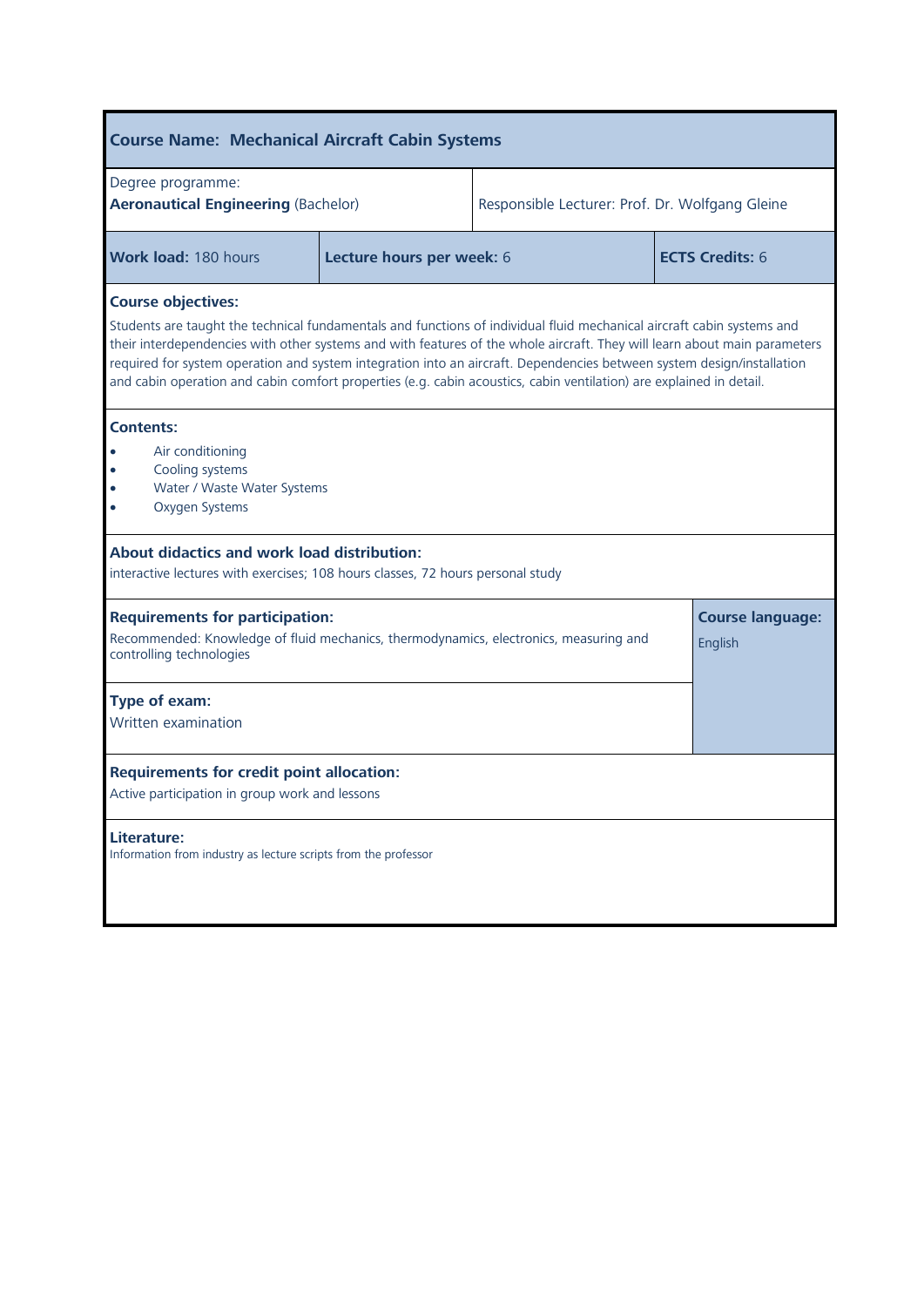| <b>Course Name: Aeronautical Engineering Research Project</b>                                                                                                                                                                                                                                |                                                                                                                                                                                  |                           |                                    |  |  |
|----------------------------------------------------------------------------------------------------------------------------------------------------------------------------------------------------------------------------------------------------------------------------------------------|----------------------------------------------------------------------------------------------------------------------------------------------------------------------------------|---------------------------|------------------------------------|--|--|
| Degree programme:<br><b>Aeronautical Engineering (Bachelor)</b>                                                                                                                                                                                                                              |                                                                                                                                                                                  | Responsible Lecturer: *   |                                    |  |  |
| <b>Work load: 240 hours</b>                                                                                                                                                                                                                                                                  | Lecture hours per week: -                                                                                                                                                        | <b>ECTS Credits: 8 **</b> |                                    |  |  |
| <b>Course objectives:</b>                                                                                                                                                                                                                                                                    | Students will work independently on a constructional, experimental or theoretical project in the area of aeronautical<br>engineering, using scientific methodology and findings. |                           |                                    |  |  |
| <b>Contents:</b><br>Instruction in the independent completion of a constructional, experimental or theoretical project                                                                                                                                                                       |                                                                                                                                                                                  |                           |                                    |  |  |
| - The illustration of the project task<br>- The description of the solution                                                                                                                                                                                                                  | A constructional project includes:<br>- The necessary analyses and calculations as well as their results<br>- A detailed presentation (written report) of the work               |                           |                                    |  |  |
| A constructional project also includes:<br>- The constructional solution                                                                                                                                                                                                                     |                                                                                                                                                                                  |                           |                                    |  |  |
| An experimental project also includes:<br>- The description of the experimental implementation as well as the instrumentation                                                                                                                                                                |                                                                                                                                                                                  |                           |                                    |  |  |
| A theoretical project also includes:<br>- The explanation of the theoretical analyses and calculations as well as the developed models                                                                                                                                                       |                                                                                                                                                                                  |                           |                                    |  |  |
| <b>About didactics and work load distribution:</b><br>240 hours of individual study and project work. Students can choose to complete a project in one of the research areas in<br>the department. Information about the different projects can be found under: www.haw-hamburg.de/7092.html |                                                                                                                                                                                  |                           |                                    |  |  |
| <b>Requirements for participation:</b><br>Successful completion of year 1 of an undergraduate degree programme in aeronautical<br>engineering.                                                                                                                                               |                                                                                                                                                                                  |                           | <b>Course language:</b><br>English |  |  |
| Type of exam:<br>Completion and presentation of project                                                                                                                                                                                                                                      |                                                                                                                                                                                  |                           |                                    |  |  |
| <b>Requirements for credit point allocation:</b>                                                                                                                                                                                                                                             |                                                                                                                                                                                  |                           |                                    |  |  |
| Literature:                                                                                                                                                                                                                                                                                  |                                                                                                                                                                                  |                           |                                    |  |  |
| <b>Notes:</b><br>* Students will be coached by the professor responsible for the research area.<br>** The workload of this project can be increased to 12 credits, so that together with the other modules it makes up a total<br>semester workload of 30 ECTS.                              |                                                                                                                                                                                  |                           |                                    |  |  |